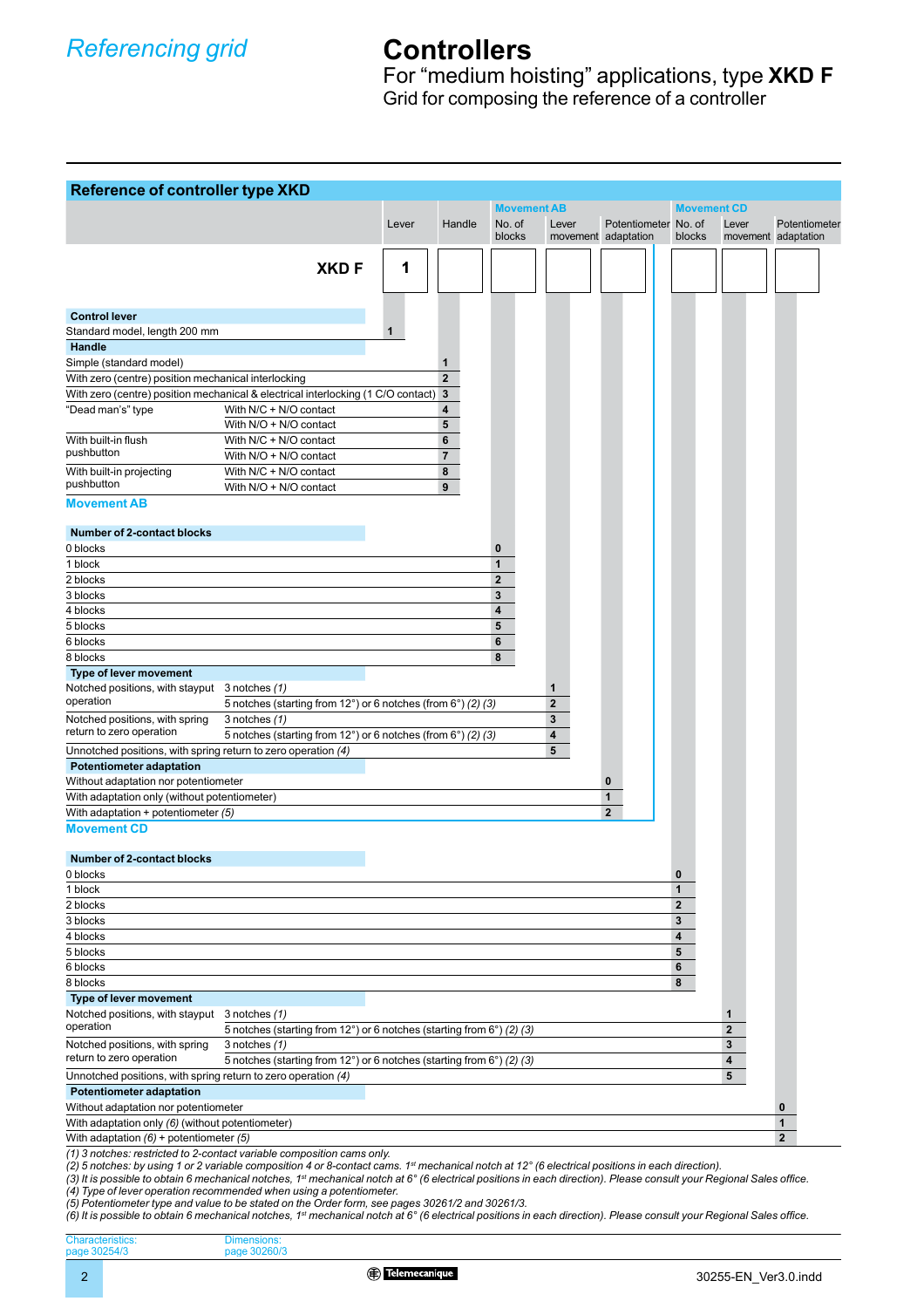## *Order form*

### *(specimen suitable for*

*photocopying)* 

## **Controllers**

For "medium hoisting" applications, type **XKD F** Controllers with variable composition schemes, factory assembled

**See example on page 30255/5**



Electrical overlapping of contacts is not possible between the  $5<sup>th</sup>$  and  $6<sup>th</sup>$  notches.

Spring return operation: 2 simultaneous contacts maximum with spring return can be used at 6° and then 4 contacts at each subsequent 6° position.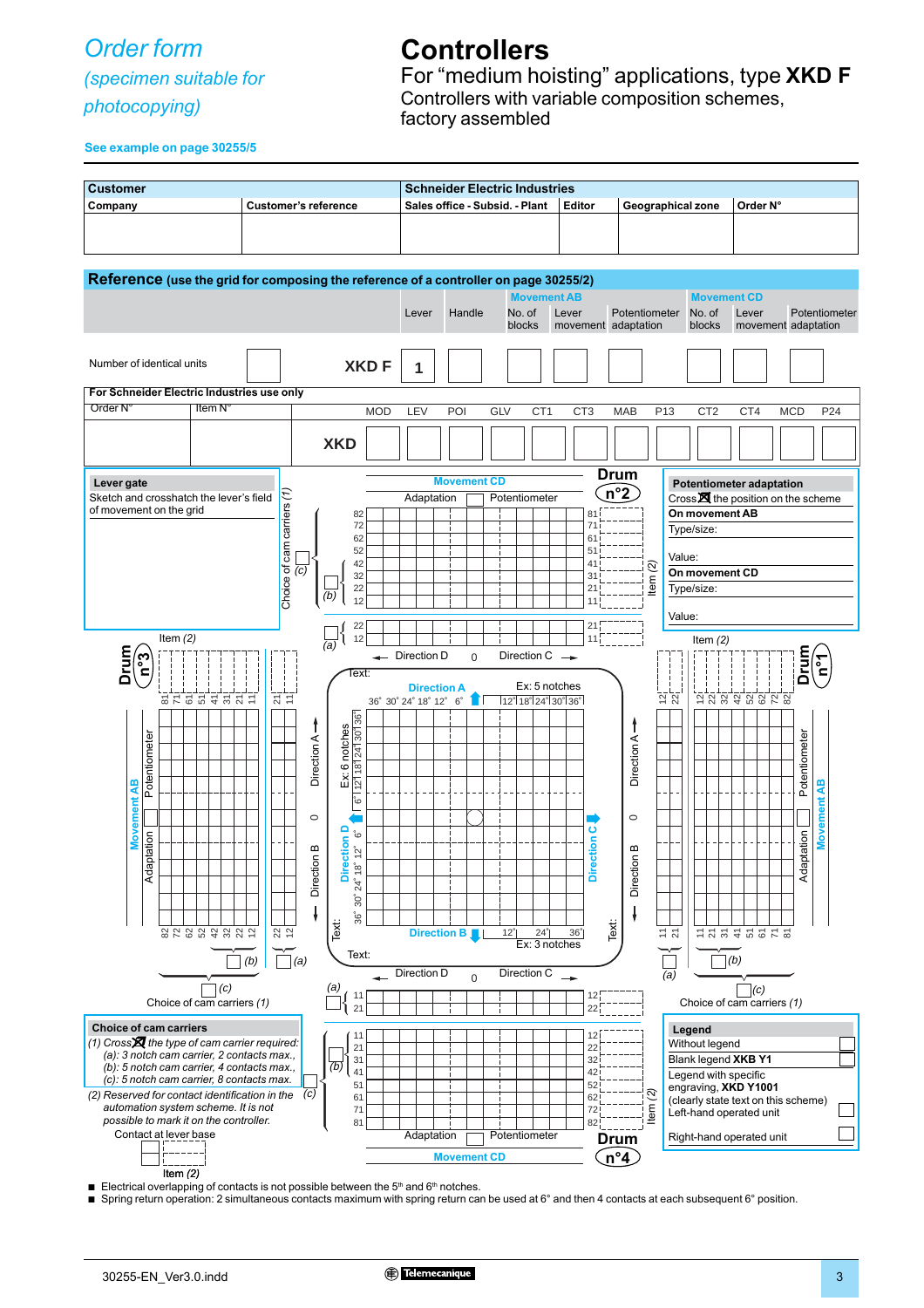# **Controllers**

For "medium hoisting" applications, type **XKD F** Controller selection example

#### **Requirement**

A 2 movement controller: "hoist-traverse". "Cross" type lever gate. Controller conforming to NF E 52-070. No potentiometer adaptation on movements AB or CD.





#### **Notes:**

**Movement AB**

The scheme for movement AB requires 7 contacts, therefore, select 4 blocks of 2 contacts.

The only alternative is the selection of either drum n° 3 or n° 1, depending on the available space.

#### **Movement CD**

The space between each notch indicated on the 3 position scheme cannot be adhered to.

Effectively, to obtain 5 contacts, a 2-contact block can be selected (drum  $n^{\circ}$  2), which does not increase the size of the base, together with 2 x 2contact blocks (drum n° 4).

The lever gate will limit the lever travel to 3 notches.